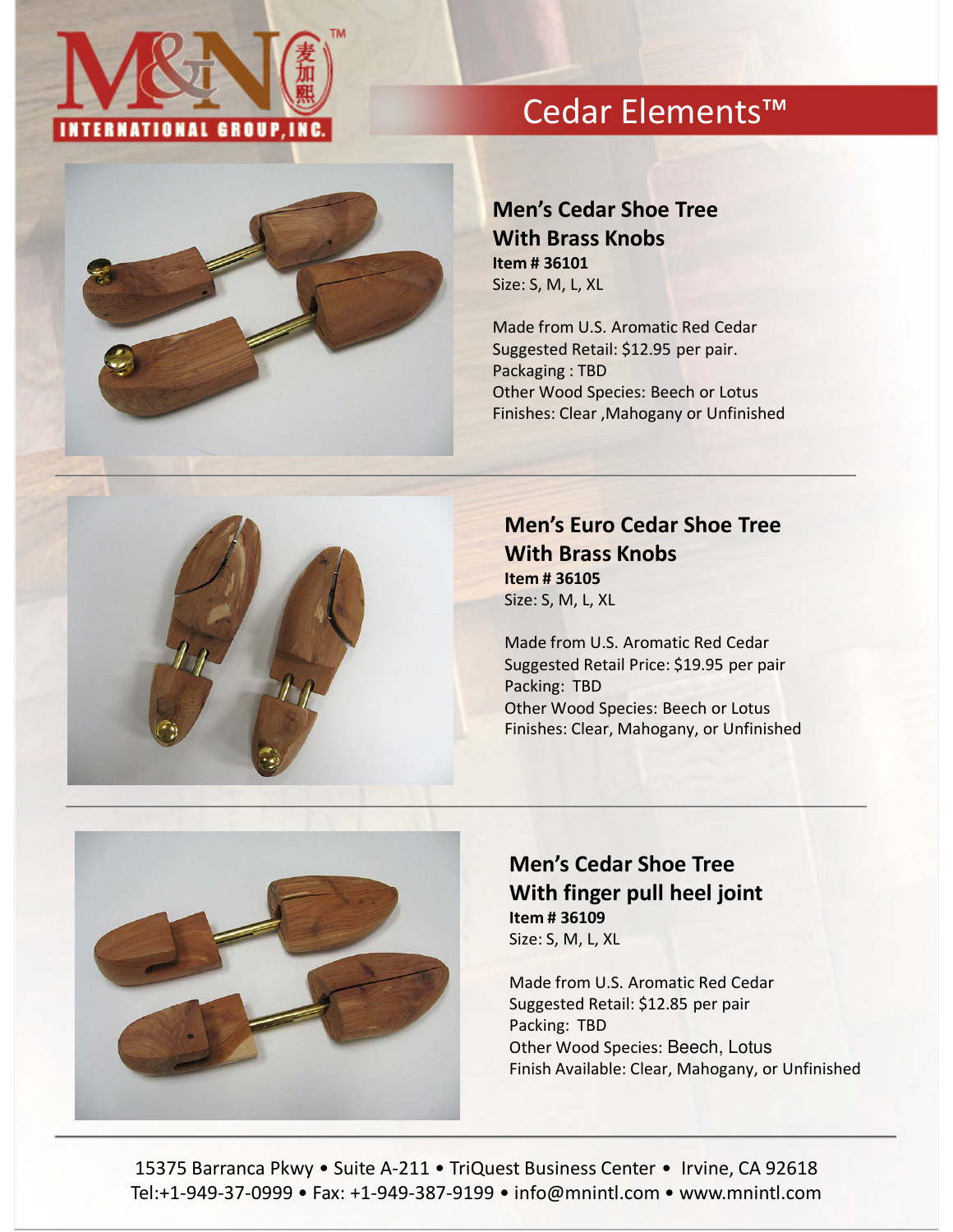

# Cedar Elements ™



#### Basic Red Cedar Hanger

Item # 36202 Size: 17''length x ¾" thick Made from U.S. Aromatic Red Cedar

Suggested Retail : \$2.10 Ea. Packing: TBD Other Wood Species: Beech or Lotus Finish Available: Clear, Mahogany or Unfinished Thicknesses available: 3/8", 1/2 ", 3/4"



### Women's Blouse Strap Notched Red Cedar Hanger Item # 36204

Size: 15''length x ¾" thick Made from U. S. Aromatic Red Cedar

Suggested Retail: \$2.30 Ea. Packing: TBD Other Wood Species: Beech or Lotus Finishes Available: Clear, Mahogany or Unfinished Thicknesses available: 3/8", 1/2 ", 3/4"



## Men's Premium Contoured Red Cedar Coat Hanger

Item # 36206 Size: 17''length x 2'' thick Made from U.S. Aromatic Red Cedar

Suggested Retail : \$15.25 Ea. Packing: TBD Other Wood Species: Beech or Lotus Finished: Clear, Mahogany, or Unfinished Thicknesses available: 3/8", 1/2 ", 3/4"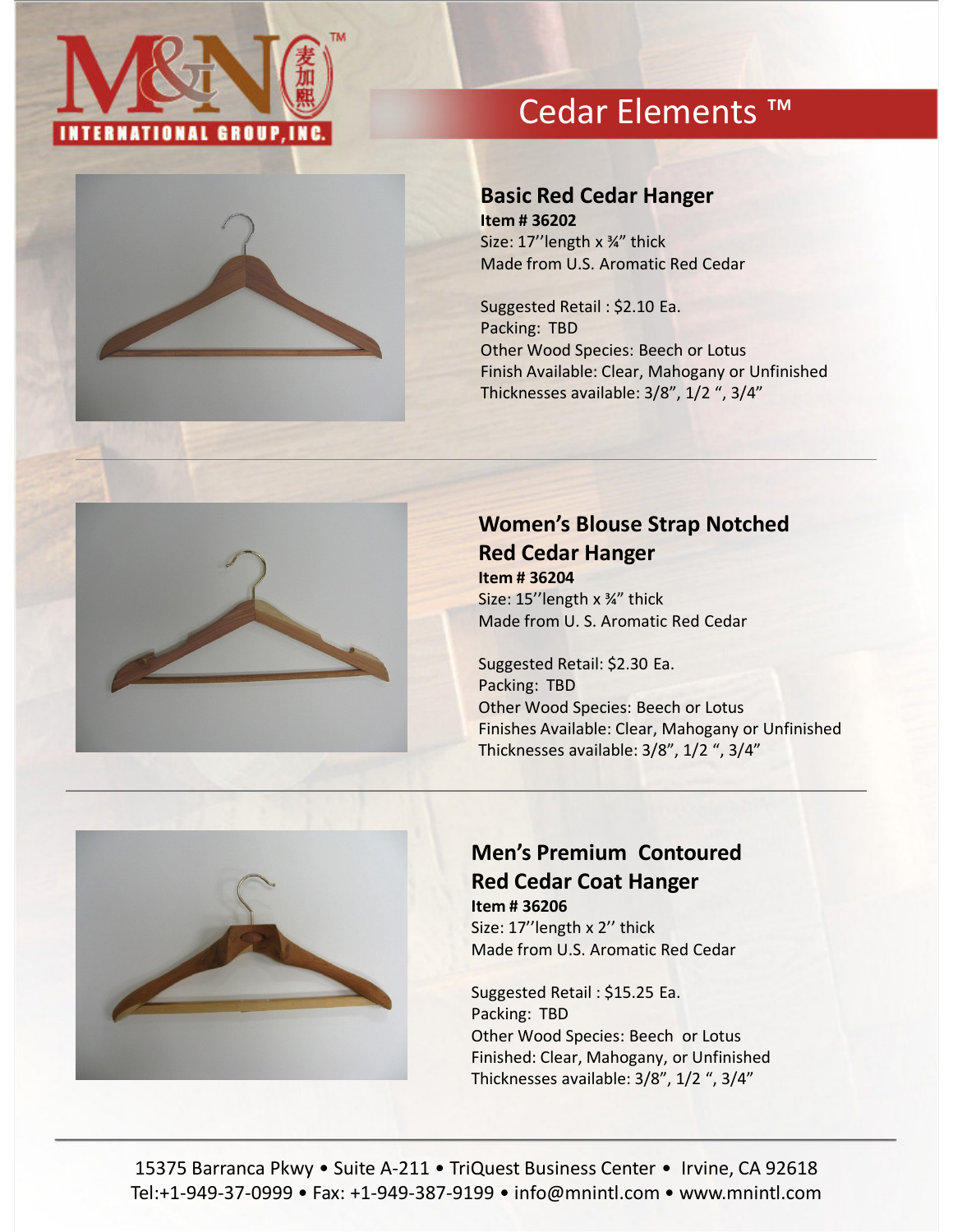

# Cedar Elements ™



### Red Cedar Hanger with Chrome metal bar & clips Item # 36202 Size: 17''x ¾"

Made from U.S. Aromatic Red Cedar

Suggested Retail: \$2.20 USD/PC Packing: TBD Other Wood Species: Beech, Lotus Finishes: Clear, Mahogany, Unfinished, or Black Thicknesses available: 3/8", 1/2 ", 3/4"

#### Red Cedar Wood Hang-Ups

Item # 36252 Size: 1"x 3 1/4" x 8 1/4" Made from U.S. Aromatic Red Cedar

Suggested Retail : \$1.80 EA. Packed: 3 per unit



#### Red Cedar Wood Moth Balls Item # 36254

Size: 1"x 3 14" x 8 14" Made from U.S. Aromatic Red Cedar

Suggested Retail: \$1.90 Packed: 24 per pack

Best defense against moisture and odors begins with these cedar balls

15375 Barranca Pkwy • Suite A-211 • TriQuest Business Center • Irvine, CA 92618 Tel:+1-949-37-0999 • Fax: +1-949-387-9199 • info@mnintl.com • www.mnintl.com